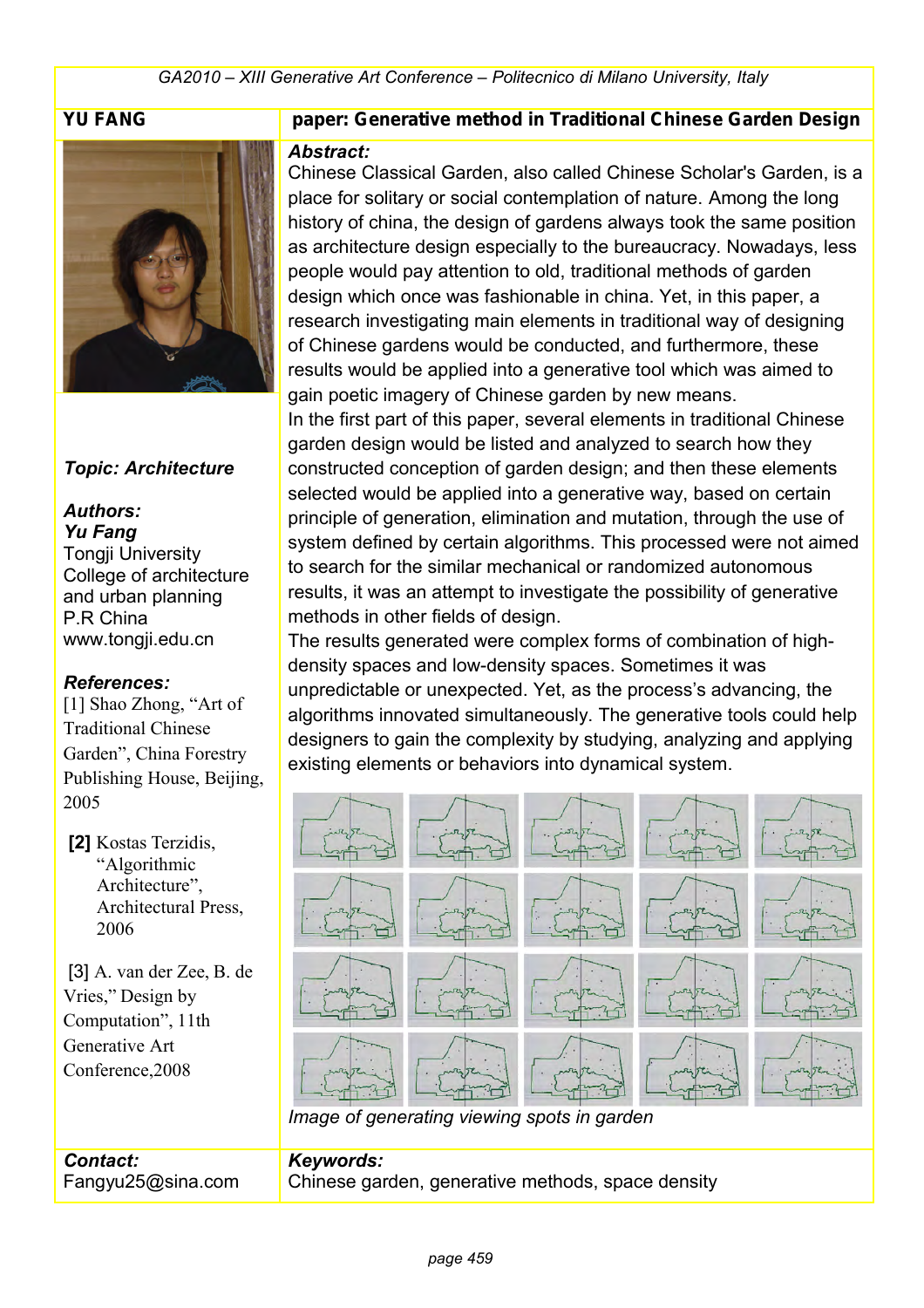# **Generative Method in Traditional Chinese Garden**

# **Design**

#### **Y. Fang**

*College of Architecture and Urban Planning, Tongji University, Shanghai, P. R. China e-mail: fangyu25@sina.com*

# **Abstract**

The Chinese Classical Garden, also called Chinese Scholar's Garden, is a place for solitary or social contemplation of nature. Among the long history of china, the design of gardens always took the same position as architecture design especially to the bureaucracy. Nowadays , less people would pay attention to old, traditional methods of garden design which once was fashionable in china. Yet, in this paper, a research investigating main elements in traditional way of designing of Chinese gardens would be conducted, and furthermore, these results would be applied into a generative tool which was aimed to gain poetic imagery of Chinese garden by new means.

In the first part of this paper, several elements in traditional Chinese garden design would be listed and analyzed to search how they constructed conception of garden design; and then these elements selected would be applied into a generative way, based on certain principle of generation, elimination and mutation, through the use of system defined by certain algorithms. This processed were not aimed to search for the similar mechanical or randomized autonomous results, it was an attempt to investigate the possibility of generative methods in other fields of design.

The results generated were complex forms of combination of high-density spaces and low-density spaces, sometimes it was unpredictable or unexpected. Yet, as the process's advancing, the algorithms innovated simultaneously. The generative tools could help designers to gain the complexity by studying, analyzing and applying existing elements or behaviors into dynamical system.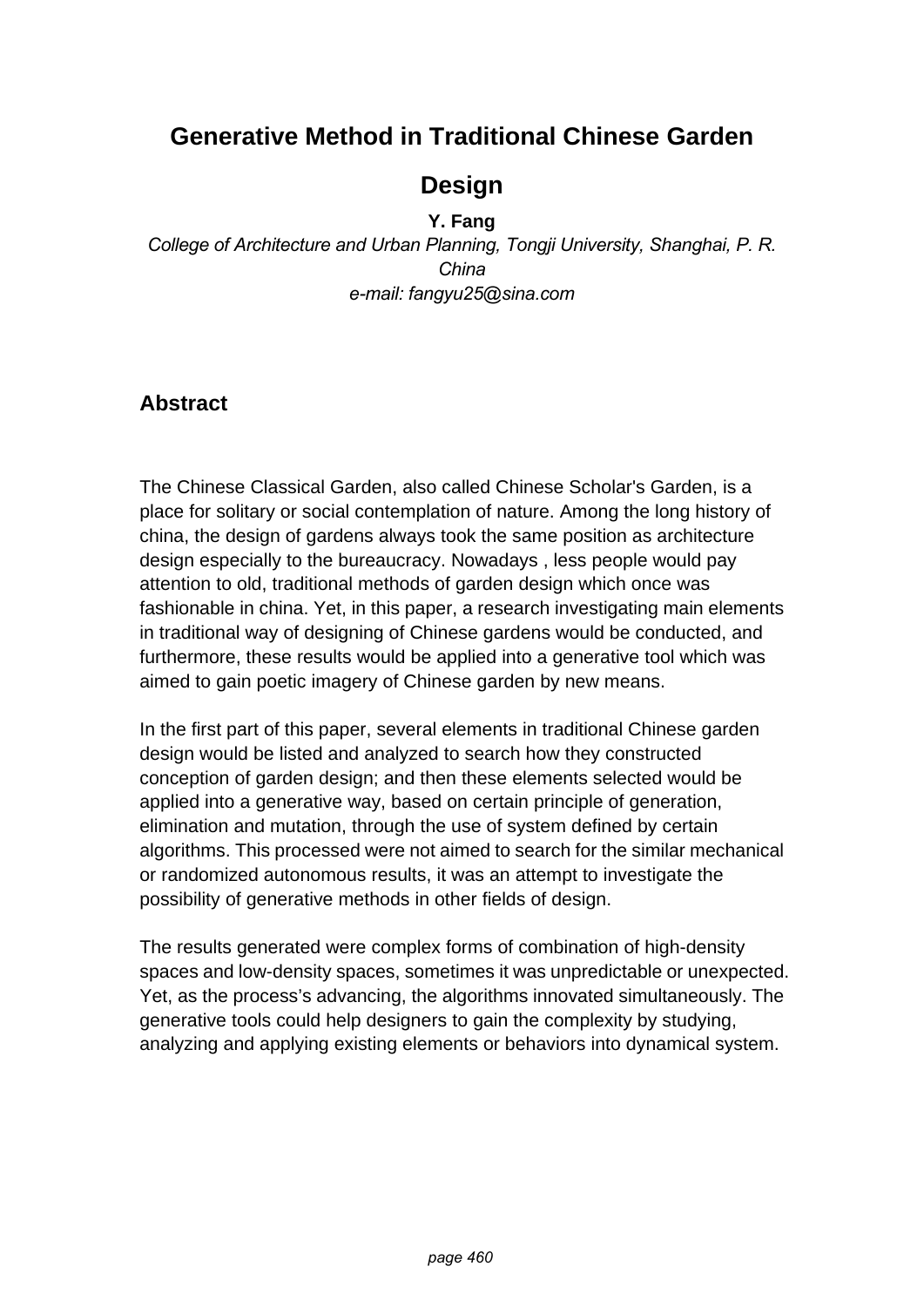# **1. Routes in Chinese gardens**

Chinese gardens, especially gardens of southern Changjiang delta, are different from western gardens in both forms and concepts. Traditional garden designers paid little attention to geometry forms, while which was a main stream in the design of western gardens, they focused on the feelings of the visitors wandering within the garden. A famous description of the principal of Chinese garden design is that "view changes with steps moving".[1] The design of graceful landscapes mainly focused on two aspects---- "static landscapes" and "dynamic landscapes". The description mentioned before distinctly characterized the latter. Generally speaking, "static landscapes" refer to the viewing spots, where visitors consumed more time to stay to enjoy the sight around, while "dynamic landscapes" contribute to the moving routes along which the designers arranged their elaborate elements. The majority of large-scale gardens gained vivid scenery and riveting charms by the organization of routes (figure 1.1.1).



Figure 1.1.1

The routes themselves are easily to understand though the reading of the plans but it needs deeper description to decipher the connotation of these tortuous, seemingly irregular routes. Firstly, on the whole, garden designers followed traditional norms, from generation to generation, describing the space sequence of the routes, a sequence emphasized an insinuate and occluded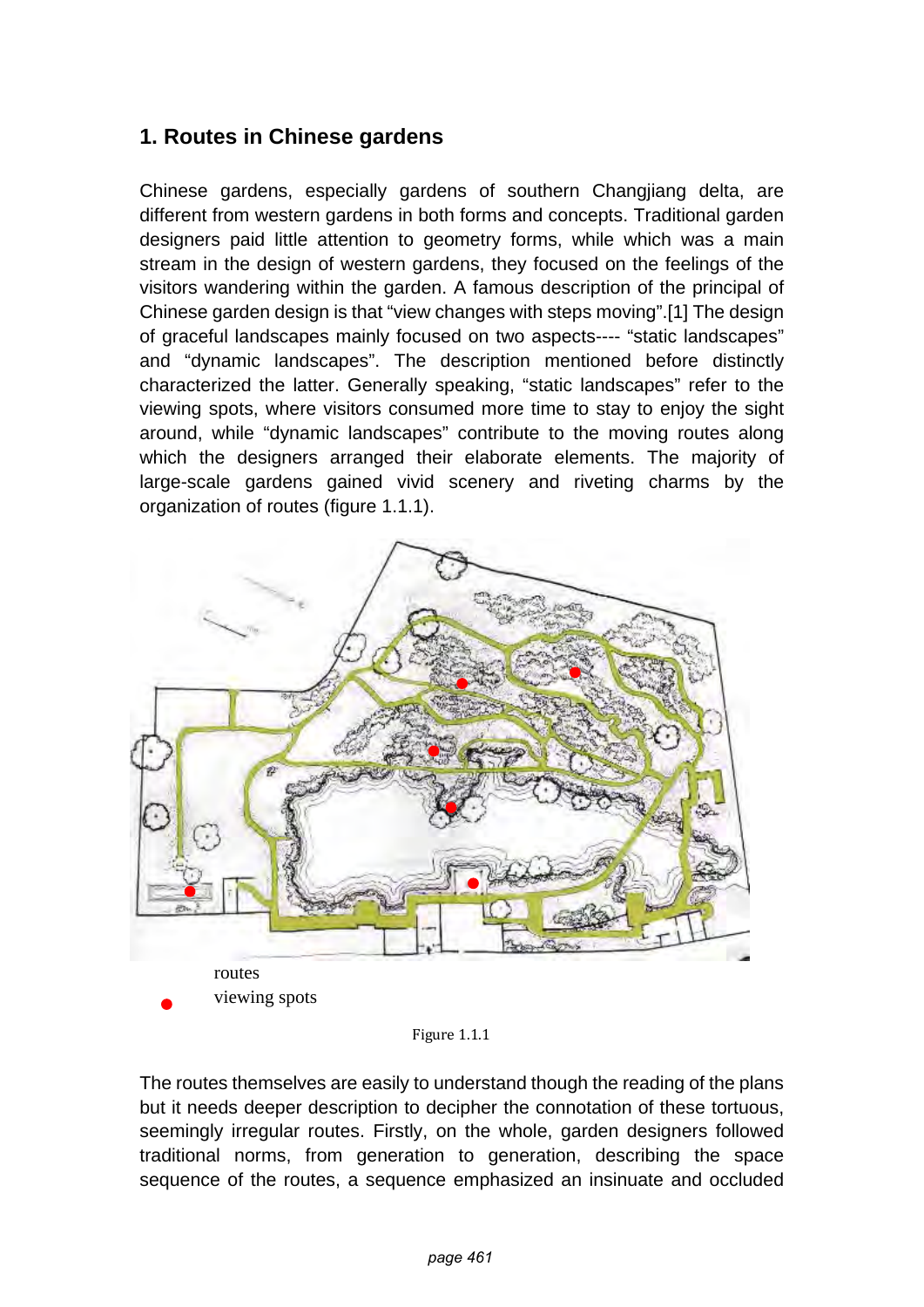long entrance to form a dramatic contrast with an inspiring appositive scenery. While during the main course of wandering among the viewing spots, the routes turned succinct and open to provide enough viewing spaces needed to construct poetic imagery. Here, the direction follows the guidance formed by the dispersion of the force-field from each spots. Finally, the ending of the routes became circuitous and occluded again to gain the contrast with the wideness experienced before.

Actually, as a topic to a typical Chinese garden designer, there will not be such rational analysis and formalities, they called the formalities as some kind of fetters which confined their creativity[2]; but the great similarity of these features in the majority of Chinese gardens indeed provides us the chance to design a Chinese-style garden in an innovational way.

# **2. Related works -architecture phenomenon**

Garden design was a fashion hundreds years ago in china, and nowadays, a similar idea ---- architecture phenomenon, focusing on the feeling of people while experiencing buildings, is gradually accepted. "Phenomenology" has an etymon coming from Greek, it referred to the subject to study the appearance, representation, indication and phenomenon of objects. It was first brought into architectural field by the work of Norberg Schulz ---- "Towards a Phenomenology of Architecture".[3] Since then, it was applied by numerous architects.

The focus on the exploration of the field of spaces with materials to touch and the field of feeling and consciousness shares the same idea of the designs in Chinese gardens. There are some attractive issues correspond to the unnamed quality of the gardens. To construct the feelings by elaborate arrangement of different architectural elements such as the density of spaces, the combination of open and closed spaces and the placement of appositive scenery……

In the layout of traditional Chinese gardens, the high density areas (mainly around the beginning and ending of routes) and the low density areas (where viewing spots dispersed) composed a fluctuation during the trip of visito rs. And the distribution of the spots also results the direction of routes ---- a route leading towards the spot to show the viewings or a route circling around certain spot to serve as a prelude.

Rafael Moneo mentioned Siza in ["Theoretical Anxiety and Design Strategies –](http://www.amazon.com/Theoretical-Anxiety-Strategies-Contemporary-Architects/dp/0262134438/ref=pd_bbs_sr_1?ie=UTF8&s=books&qid=1201682027&sr=1-1)  [In the Work of Eight Contemporary Architects"](http://www.amazon.com/Theoretical-Anxiety-Strategies-Contemporary-Architects/dp/0262134438/ref=pd_bbs_sr_1?ie=UTF8&s=books&qid=1201682027&sr=1-1):' We admired works of Siza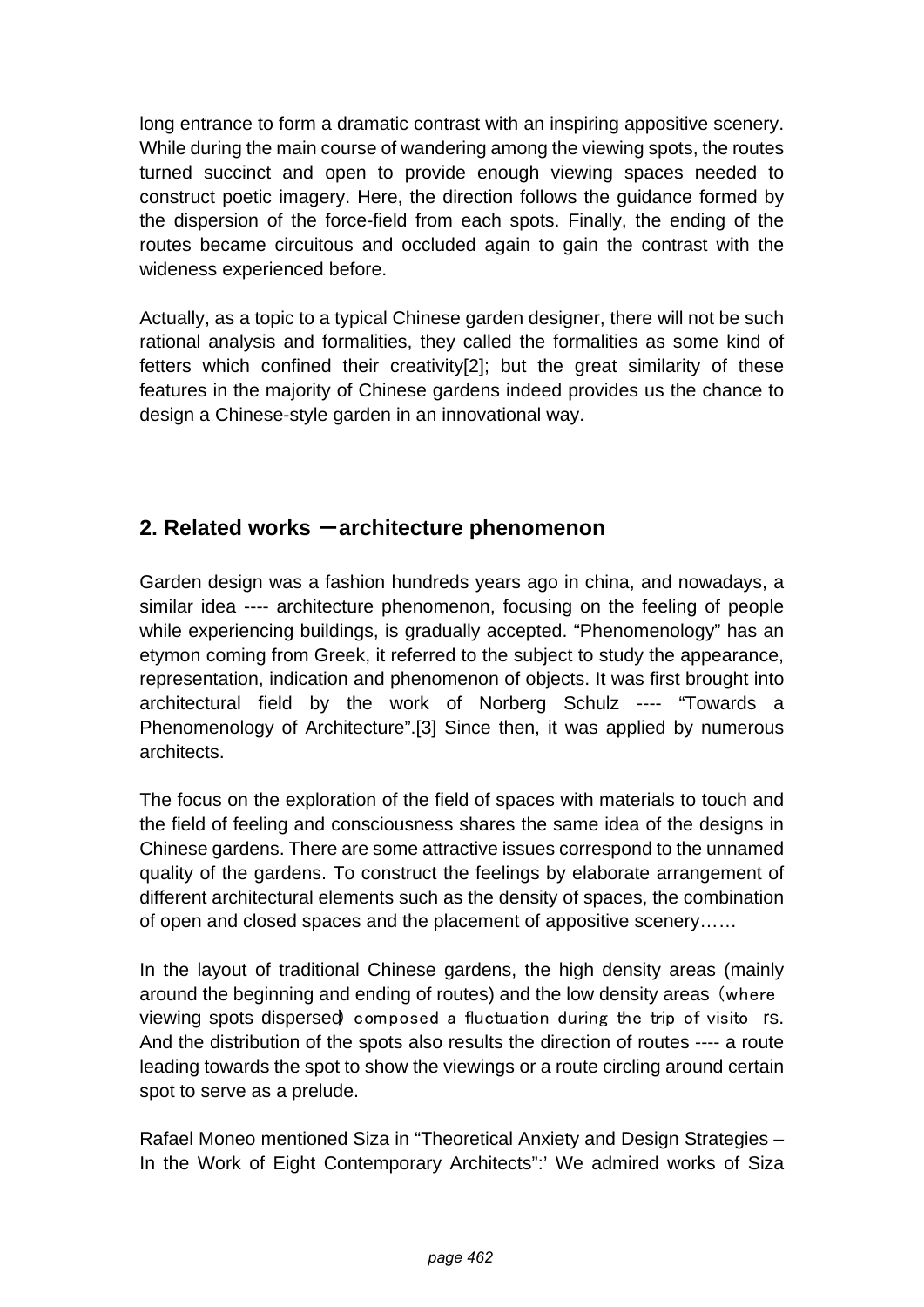because we became conscious of that we can learn the architecture through our personal experience.' A significant method to build a place where we could gain personal experience is to compose the whole space in dramatic sequence. In the stage of natural scenery, the arrangement of routes played the most important role to guide visitors to across gardens.[4]

In this paper, I do not want to focus on the sense of touch, acoustic design or the viewing elements; I try to gain the intricacy and abundant diverse feelings by the layout of routes and viewing spots. And following are some attempts I have made to express the "poetic feelings" in Chinese gardens in a totally different way.

# **3**、 **generative methods**

By analyzing essential components and patterns forming Chinese gardens, this research mainly investigate into the formation of paths. Even though focusing more on sensibility than ration in the progress of designing, there are still certain regularities under covers, which indeed vivid the routes of gardens. I tried to search for the inherent organizations and then represent them through generative methods. It's like the generation of some self – selection and development models, however, the principles I took did not mainly focus on the dynamic and developing process of themselves but on the feelings of people ---- what I expected them to encounter and feel about at certain points (even these points were not decided in advance). The results generated may not be visually aesthetic but they represent a possibility to experience.

The first part of this paper is to define the variables and parameters in the progression, taking the viewing spots as main objects to study.

The second and third part of this paper state the program process with mathematical algorithm. In this part, the progression of viewing spots and routes would be represented. Based on the sense-related principles, a modern garden with traditional elements was built by generative tools.

# **3.1 Variables and parameters**

Among the analysis of Chinese garden design, the most important element to form the progress of experiencing is the construction of the routes. Otherwise, in conventional Chinese conception, the beginning and the ending took the most fundamental parts, related to the density of the space around them.(figure3.1.1).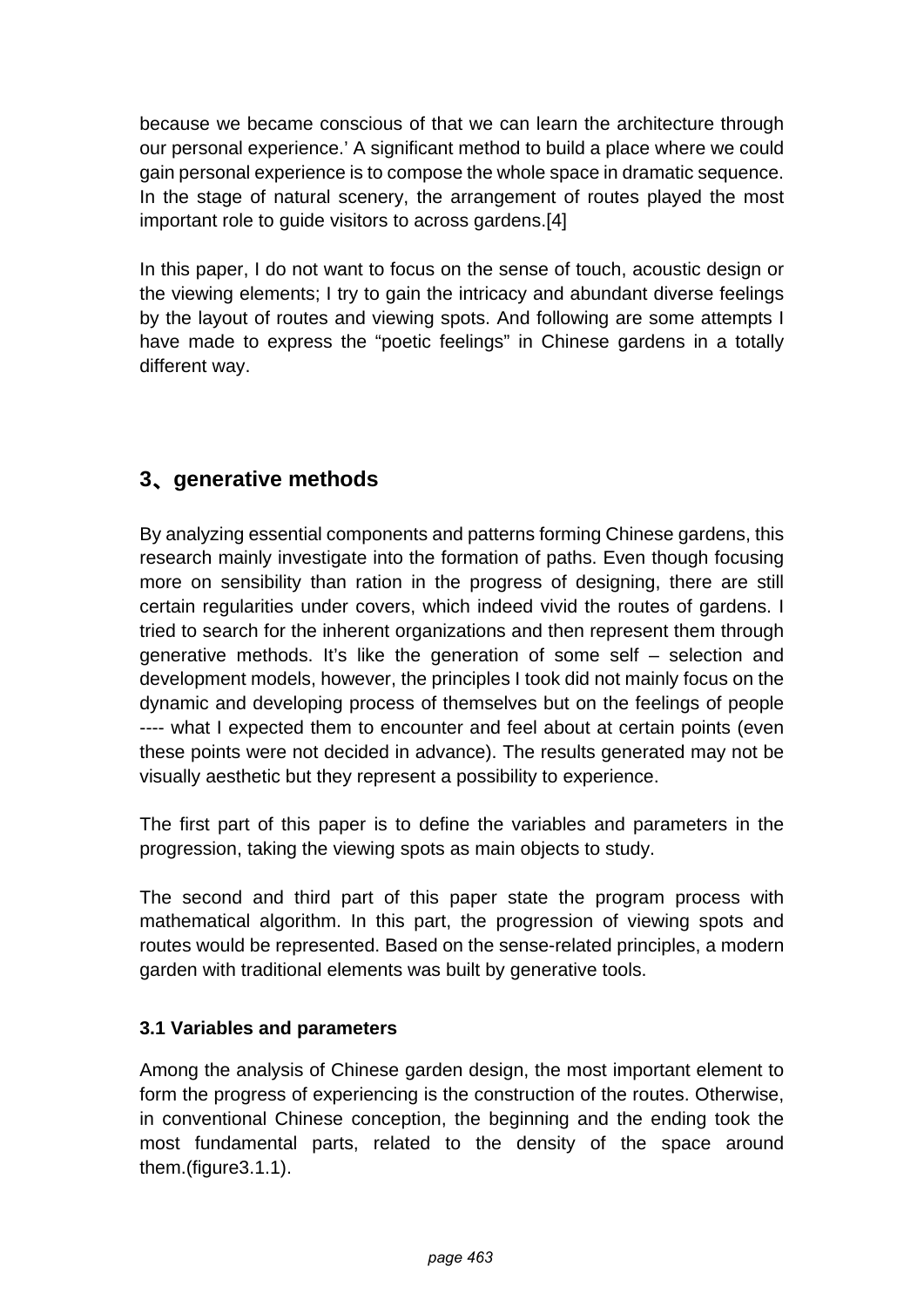

Figure 3.1.1

To gain dramatic experience that cause people feel closed before the grand view and form the contrast between opening and blocking, The density of space concentrated from the start point (area 1) and circled around inside the boundary, rarefied as the distance get longer, to concentrate again around the ending point (area 2). Wandering around the entrance, the closed space separated visitors from the main body of the garden and veiled most of the views (red area at the corner part of figure3.1.1). As the progression continuing, out of the occluded entrance was a wide viewing space with several branch roads presented to follow. The grand space here mainly aimed to form the contrast to the entrance and was influenced by the appositive scenery (view from area 2), we took as the most exciting climax during the experience of the garden. On the axis of the main viewing platform (area 2), a wide range of vision contribute to obtain scads of viewing communication with the viewing spots dispersed among the climax area, rarefying the density around the climax area (the yellow part on the axis of area 2).

As what mentioned before, the whole organization of the sequence of spaces could be influenced dramatically by the layout of the start point and viewing platform. Thus the generative method utilized the distribution of viewing spots as a reference to define the density of the spaces, and also the space generated from the viewing spots define the direction of the routes, determined by the influence of start point and grand viewing platform.

Taking the boundary of the layout and the pond as references, the generation of viewing points was based on the distance between the starting point and the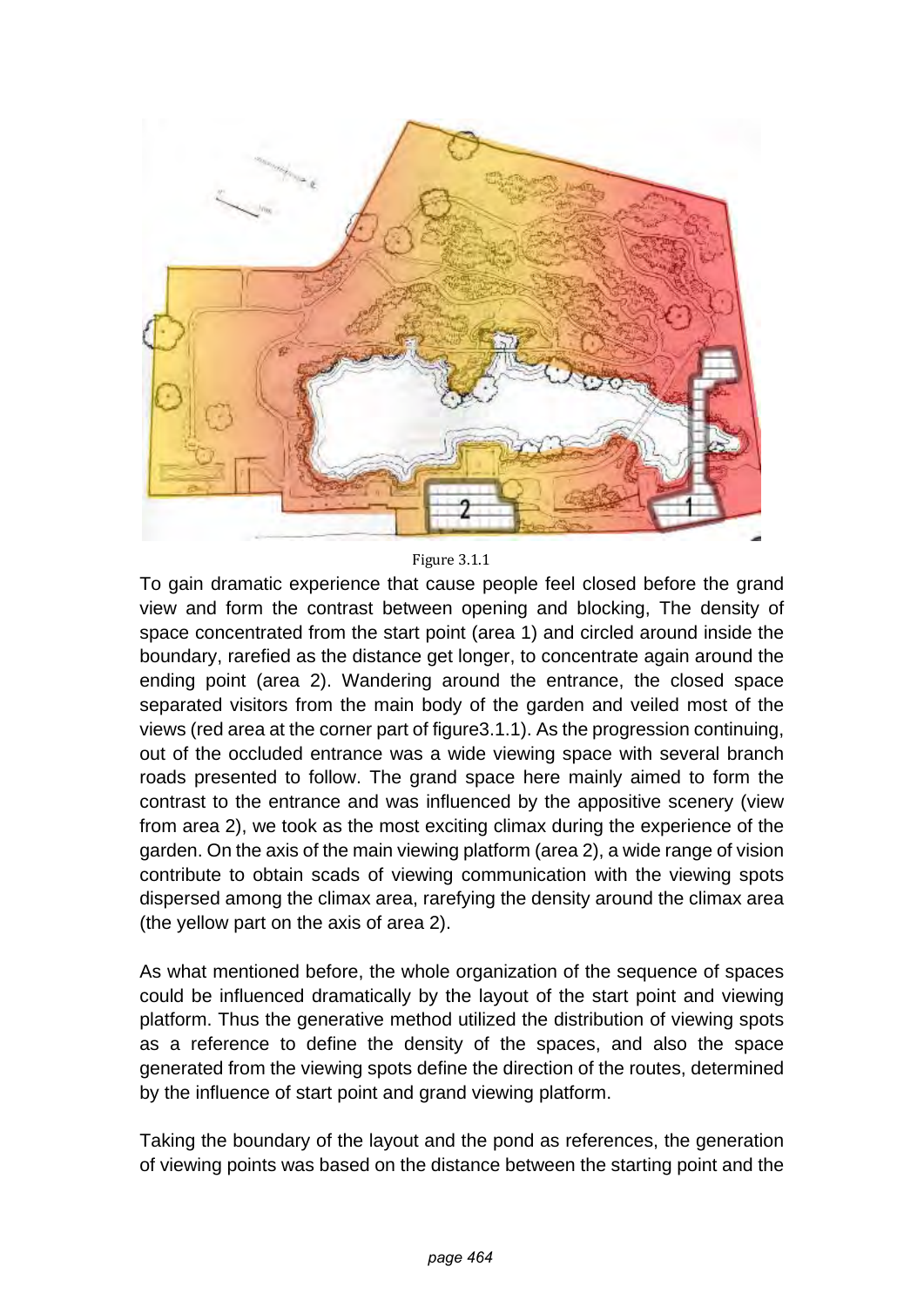axis of viewing platform to determine the distribution of sequential spaces density along the routes.

#### **3.2 Generating points and areas**

The circular generation of viewing points focused on the influence of the attractors, where the density of the spaces fluctuated remarkably, which were organized according to the disciplines of settling, removing and mutation.

1. Settling:

Each individual picked up a land to settle while all points were dispersed organically within the boundary following certain rule of elimination.

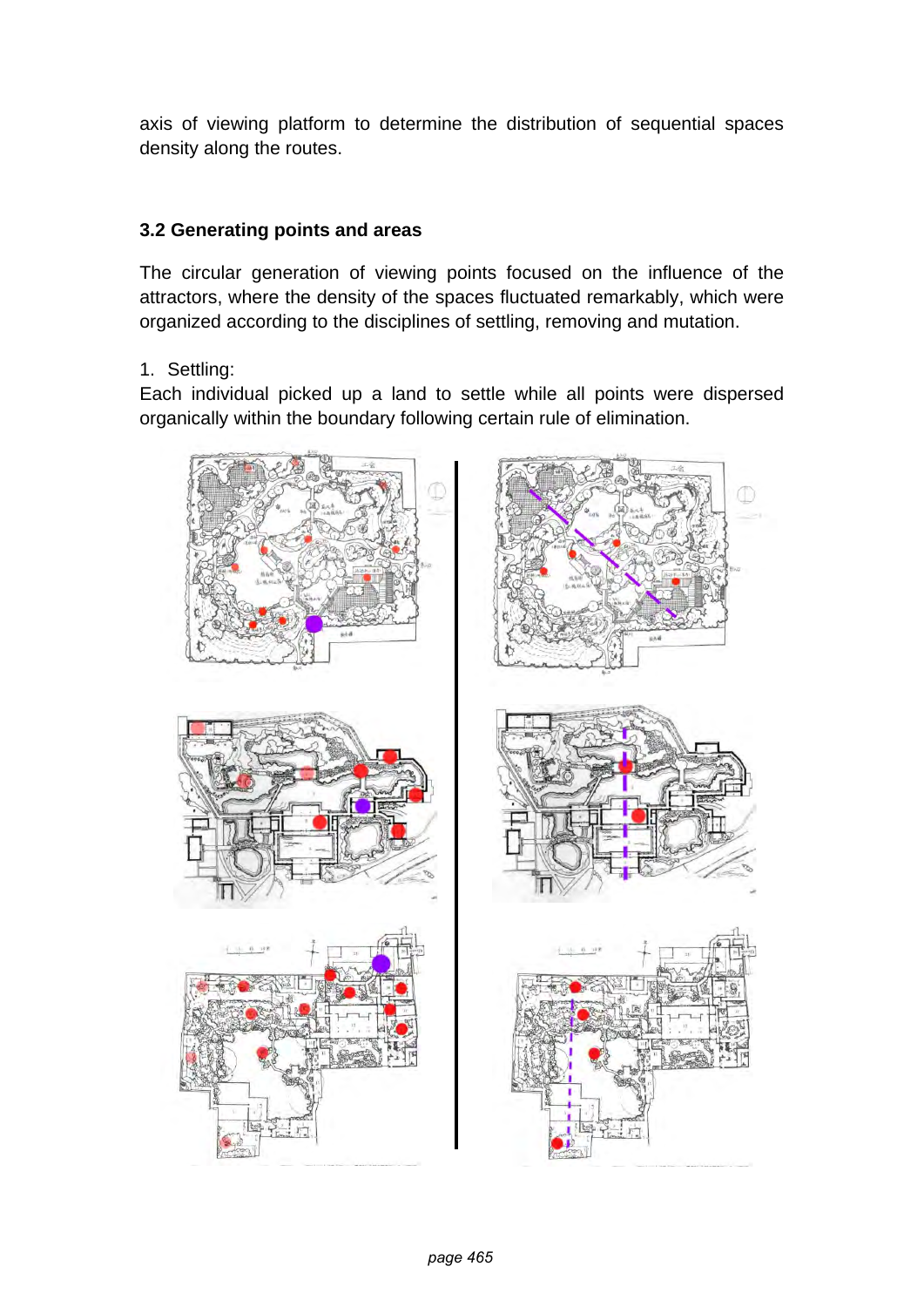#### Figure 3.2.1

As seen from figure3.2.1, the purple points represented the main entrances while the red points refer to the dispersed view spots, located to define the routes and a doted axis. Through the observation, the red points tend to congest around the main entrance and become scattering as the they are father away from the entrance. Here we could take the density of the spots as a reference to the density of the space distribution, related to the influence by the location of entrance as an attractor; furthermore, when it turn to axis, there would be a different condition that the distribution of spots around the axis become rarefied to emphasize the importance of the main axis which act as another influential attractor.

Thus I took three parts from the layout of traditional Chinese garden ---- the boundary, main entrance and the axis as predominant attractors to generate the routes.

2. Removing:

After each point took its own position on the screen, they would be chosen to be restored or removed according to the distance from the attractors.





 We can learn from figure 3.2.2 that these points accumulate around right corner of the boundary and rarefied when located around the axis and left part of the map according to the rules set before which aimed to control the distribution of space density among the whole model. There was an interesting progress that sometimes the distribution of points cloud tend to diminish suddenly when there are too much points appear on the screen, thus I put a limit to limit the growth of spot points. The whole progress reached final stage around sixty or seventy times of elimination and generation.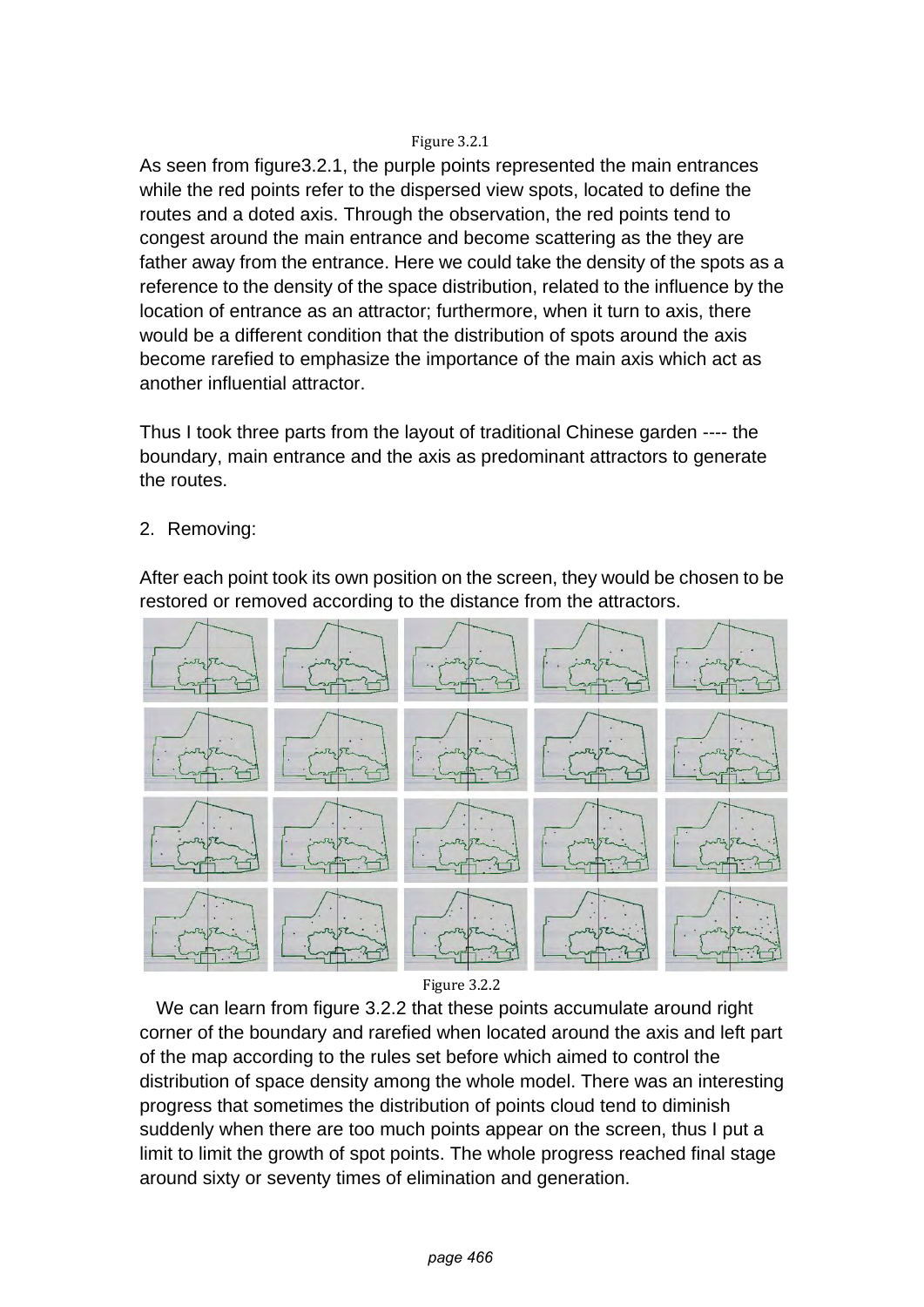### 3. Mutation

During the progress, the distribution of points may became unbalance ---- that it was too concentrating in high-density area and too scattered when referring to the low-density area, my solution to this situation was the mutation of certain points when such kind of unbalance occurred. If the space density was too high to insert other spot points here, the area would turn into a landscape unsuitable to stay and thus some points would be chosen randomly to be removed to other areas where space density was likely to become compact. In the same way, if certain area was too broadened, points would be inserted randomly.

# **3.3**、 **generating routes**

The generation of routes were based on the algorithm of Voronoi. Firstly, it defined boundaries of each spot points and then generated such individual areas according to defined boundaries as represented in figure 3.3.1.



Figure 3.3.1

Routes were derived from established boundaries of each individual areas and connected to each other. The final form of routes were determined by the number of spot points generated before, here we see, from figure 3.3.2, the graphic on the left part of the screen is different to the right one which contained more points generated to define boundaries and represented more distinctive distribution of space density.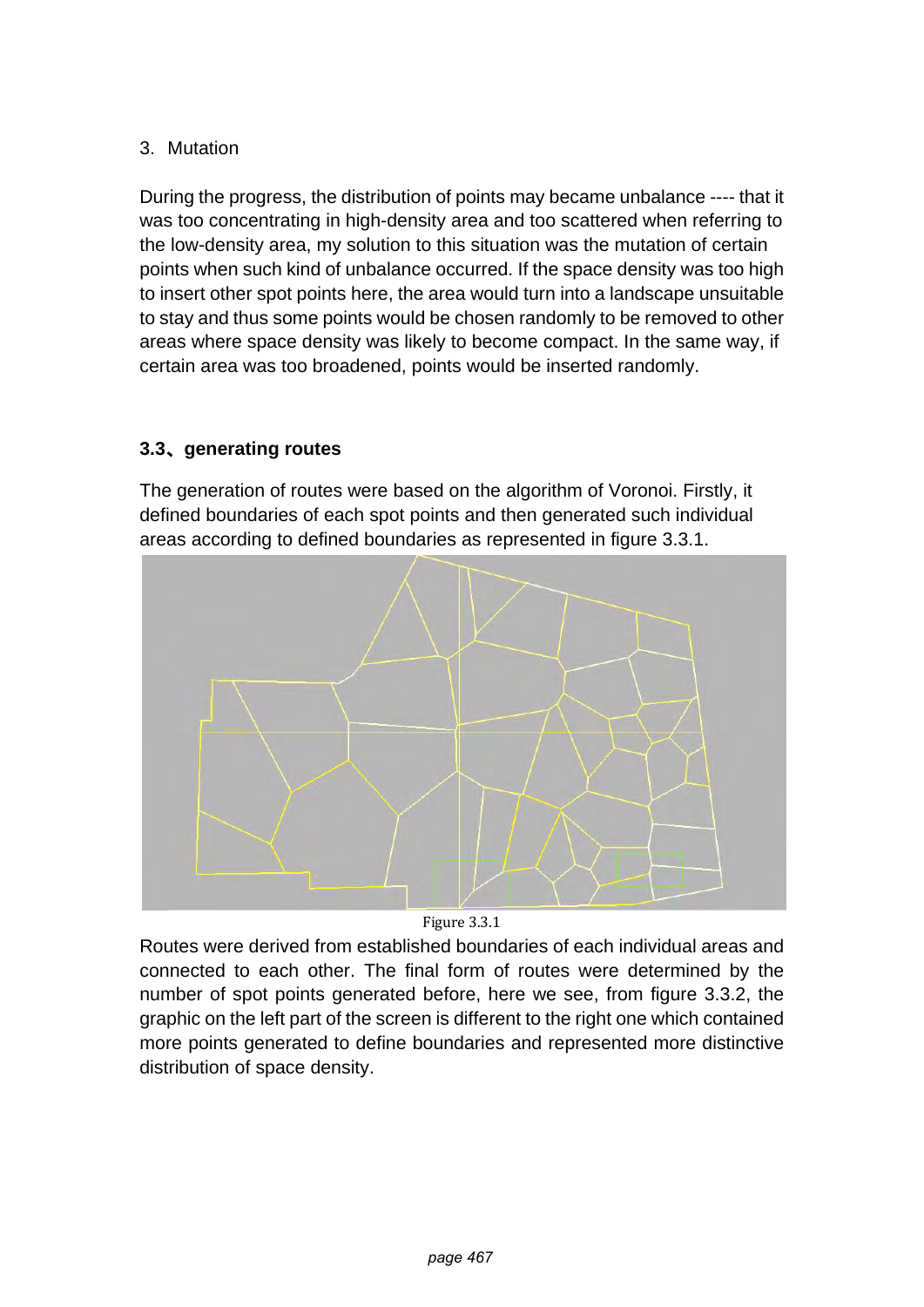

Figure 3.3.2

As tested before, to take points which have undergone the progress of elimination and generation about sixty to seventy times as a suitable reference to the density of space distributed into the gardens, thus we could get a generative routes to organize views in the garden as we could see in figure 3.3.3. Significant changes in the organization of spaces could be interpreted as reference points changed which could trigger massive changes in the progress of generation.



Figure 3.3.3

The whole routines encircle around garden area to construct different spaces with various density to construct interesting experience for tourists wandering among landscapes, basing on the principles that according to the attractors which greatly influence the distribution of reference points.

# **4. Conclusion and future study**

The work presented in this paper focused on the progress of the generation of points and then to develop a route embracing the garden area through the generative methods. As far as I am concerned, generative tools and methods have been prevailing in architectural design and development processes.